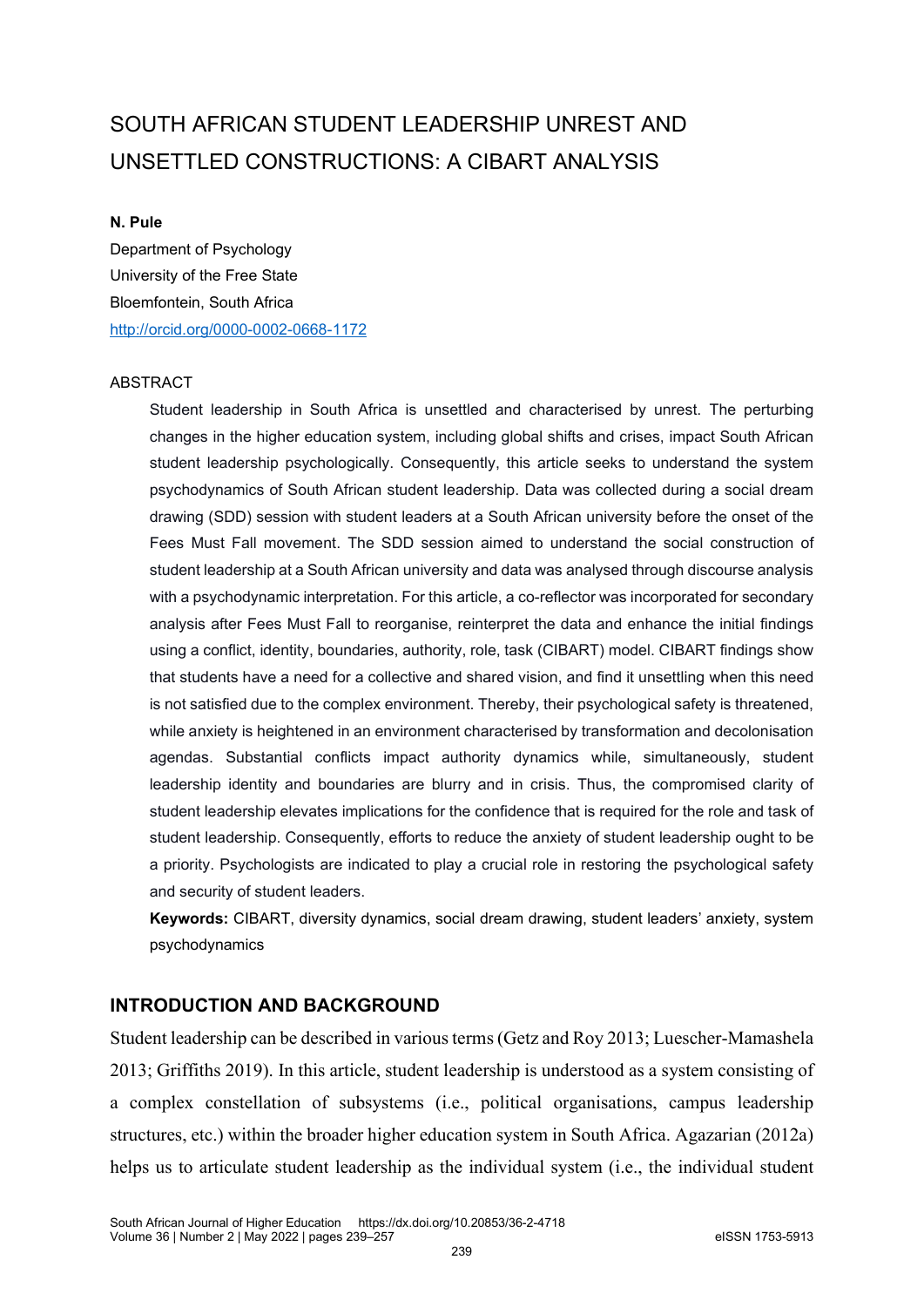leader), the member system (respective student leadership structures, e.g., student representative council (SRC), residence committee, student culture committee), the group as a whole (student leadership community per university or collectively across universities) and the transitionary space (otherwise called subgroups, which can be defined by diversity characteristics, such as race, gender, social class, university affiliation, course of study, etc.). These subsystems form the parts of the student leadership system that, in this article, we seek to understand mainly psychologically, thus, through a system psychodynamic lens.

To understand the reactions, emotions and motivations of the system of South African student leaders psychodynamically, a Conflict, Identity, Authority, Boundaries, Role, Task, i.e., CIBART, model was used. The intention to highlight South African systems (with reference to student leaders) is supported by Fanon, who insists on historically grounded terms when analysing psychological observations (Hook 2004a). Agazarian (2012a) adds to this notion by referring to the importance of context for understanding systems, to the extent that an understanding of the system cannot be separated from its context. More specifically, though, Fanon cautions about the dangers of generalising psychological analysis, particularly in relation to the socio-political (Hook 2004b).

### **Student leadership context**

Structurally and legislatively, student leadership is identified by South Africa's Higher Education Act 107 of 1997 (Republic of South Africa 1997). Beyond this act, there are other student structures, such as student tribal councils, faculty committees/student academic committees, residence committees, political parties and other student clubs for student rights, cultural and social activities and so on, within which student leaders occupy leadership roles. Furthermore, students are prepared for the workplace through university programmes that develop their leadership skills, resulting in their categorisation as student leaders (Getz and Roy 2013; Mukoza and Goodman 2013). Additionally, student activists or students who are involved in activism activities are recognised as student leaders due to their high degree of passion for a cause (Swartz et al. 2019) and ultimate stimulation of the higher education climate or operations (Griffiths 2019).

Over time and since the transformation of higher education in post-apartheid South Africa, student leadership at South African universities has undergone major changes (Jansen 2003; Singh 2015; Swartz et al. 2019). Initially, the changes and shifts resulted from mergers, and contentions around admission for and access by diverse student population groups to the space (Cross 2004; Cross and Carpentier 2009; Waghid 2003). Additionally, the shifts were marked by acculturation tensions and transformation drives, including indications of massification of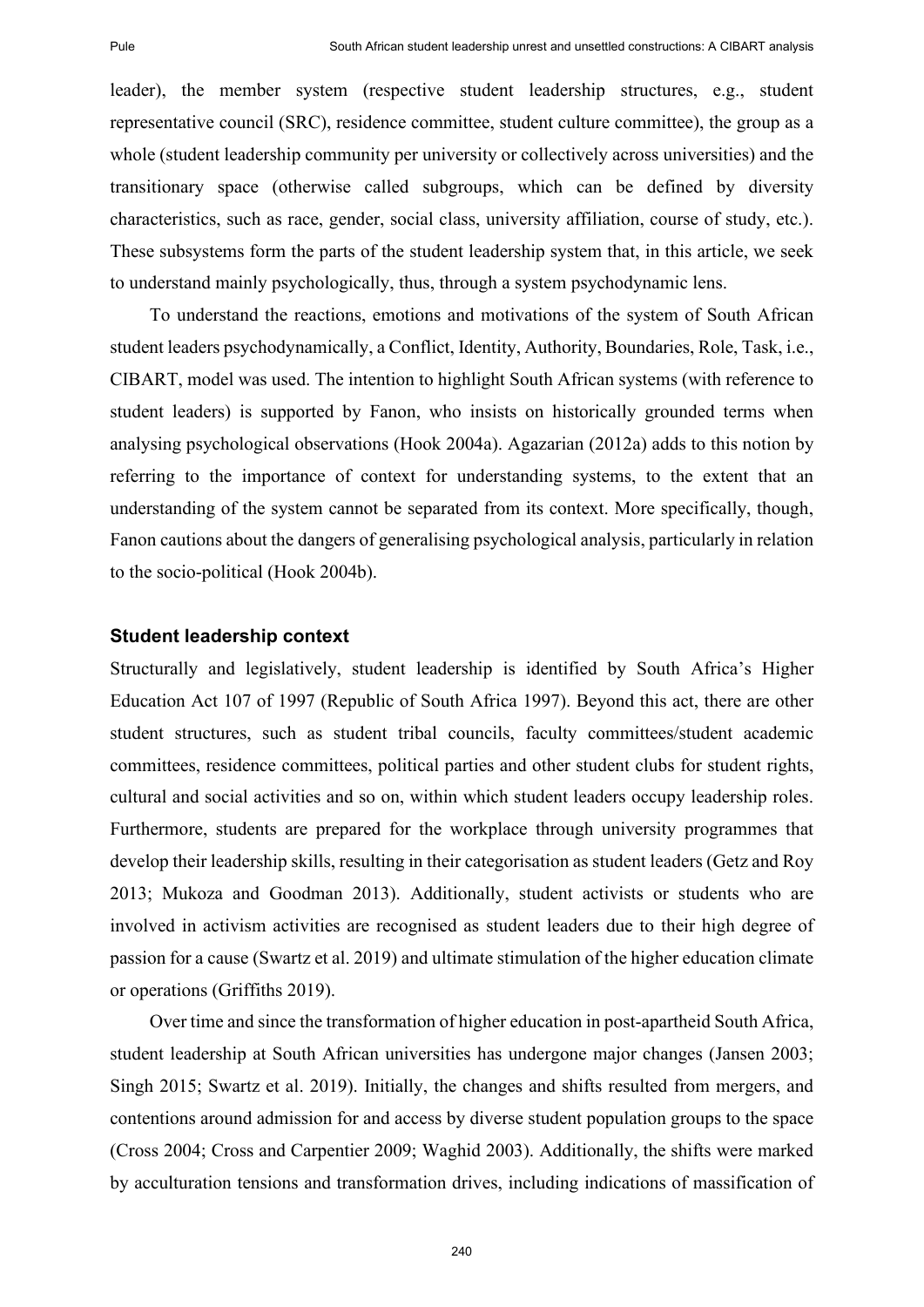the higher education space (Cross and Carpentier 2009; Jansen 2003; 2018; Niemann 2010). Later, the Fees Must Fall movement and recent other, similar student movements (Griffiths 2019; Jansen 2018; Swartz et al. 2019) heralded more changes and radical appearances of student leaders. Furthermore, the inevitable impact of global shifts and internationalisation effects, such as the fourth industrial revolution, add to the complexity of higher education today (Butler-Adam 2018; Xing and Marwala 2017). These changes and shifts in student leadership have been characterised by unrest and a degree of unsettledness, denoting a psychological impact (Albertus 2019) that can operate below the surface (Clarke and Hoggert 2009). Psychodynamically, unrest is a result of splitting defences after identity insecurity, by which an "us and them" narrative is encouraged, or an ingroup/outgroup phenomenon, to promote a sense of self-coherence and wellbeing through a quite inflexible way of thinking (Akhtar 2018). The desire for unrest caters to protect the ingroup from the unwanted and "bad" characteristics that are projected on the outgroup, toward maintaining the "good" character of the ingroup. Accordingly, systems spend energy defending themselves from anxiety, by using defence mechanisms that may vary in reactions (Cilliers 2017). Driving forces propel the system toward positive development, while restraining forces constrain the system's growth (Agazarian 2012a).

### **System psychodynamics and CIBART**

System psychodynamics is dedicated to understanding the below-the-surface behaviour of organisations and systems. Therefore, it makes behaviour assumptions, which include dependency, fight/flight, pairing, oneness and we-ness; and me-ness (Koortzen and Cilliers 2005; Oosthuizen and Mayer 2019). Furthermore, the orientation focuses on the interrelationships between psychological and organisational boundaries, which may involve group process, issues about roles including culture (Mayer et al. 2018). System psychodynamics, finally, explores unwanted feelings and experiences by focusing on the dynamics of splitting off, and projected parts of the system (Koortzen and Cilliers 2005).

Within system psychodynamics, therefore, student leadership as a system comprises dynamics of a psychological nature, which could be understood as operating consciously and unconsciously. The CIBART model is one way of understanding the functioning and development of systems, thus, their dynamics. The model is used to explore and explain organisational phenomena regarding organisational members' experiences, system psychodynamically (Mayer et al. 2018). In the CIBART model, C represents conflict, I identity, B for boundaries, A represents authority, R role and, lastly, T for task (Koortzen and Cilliers 2005). These constructs are interrelated, and facilitate the exploration of intrapersonal,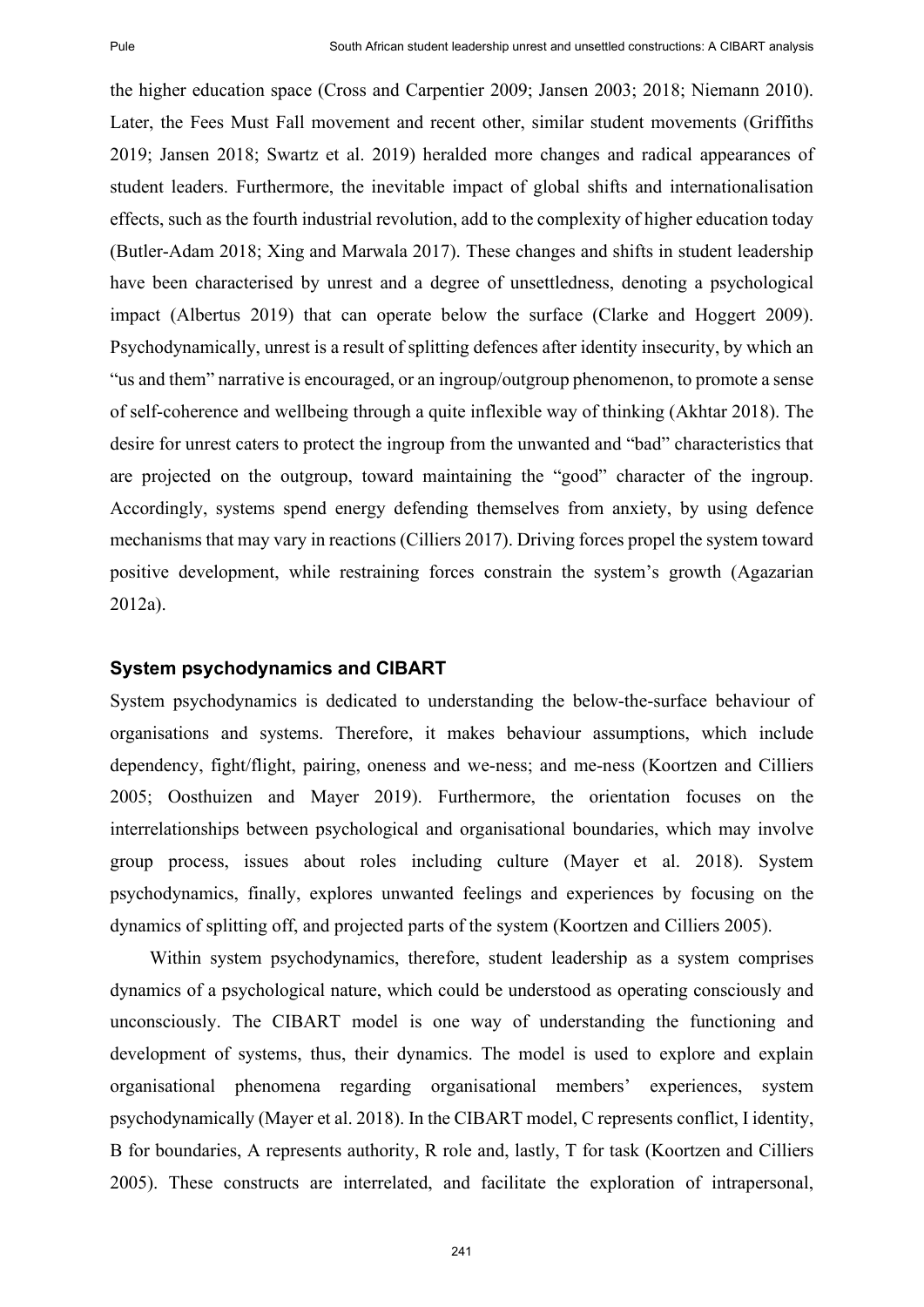interpersonal and intergroup dynamics (Koortzen and Cilliers 2005). More specifically, therefore, the CIBART model gives this article a structured method to contain and explain the complexity of student leadership through specific terminology.

## **METHODOLODY**

#### **Research approach and design**

Consequent to the above, this study was framed within the psychosocial paradigm. Psychosocial studies foreground the interconnections between individual and group identities (i.e., student leadership in South Africa, in this case), including the historical and contemporary social and political formations of student leadership (Frosh 2019). Furthermore, qualitative research in a case study design was employed. The case study is of a social dream drawing session (SDD) that was conducted with student leaders at a South African university. The design is pluralistic (Chamberlain et al. 2011), given the employment of a co-reflector for secondary analysis using a system psychodynamic CIBART lens to interpret data that had already been analysed psychosocially.

## **Data gathering**

To gather data, a SDD session was conducted with six student leaders at a historically white university (HWU) (Pule 2017). The group consisted of SRC members, SRC subcommittee members, student tribunal members, and members of an international student leadership exchange programme.

SDD is indicated as a highly effective data collection method in institutional research (Mersky 2013), as it helps participants to identify and explore underlying systemic dynamics that derive from new thoughts and shared understanding of their organisational reality (Mersky and Sievers 2019). These associative insights develop by linking respective participant drawings with one another and themes emerging (Mersky 2013). Dream material is generative, thus, the drawings are documentaries of social and organisational experiences that can be analysed from different perspectives at different points in time (Mersky and Sievers 2019).

During the SDD, student leaders were asked to present a dream drawing based on the primer, "My dream of student leadership", which was provided prior to the session. Dream drawings were presented by respective participant one at a time. After each dream drawing presentation, free associations and amplifications were made by the group (Mersky 2015), such that the group's associative unconscious (Long 2013) emerged. Afterwards, a process of collective knowledge creation was engaged wherein new thoughts about student leadership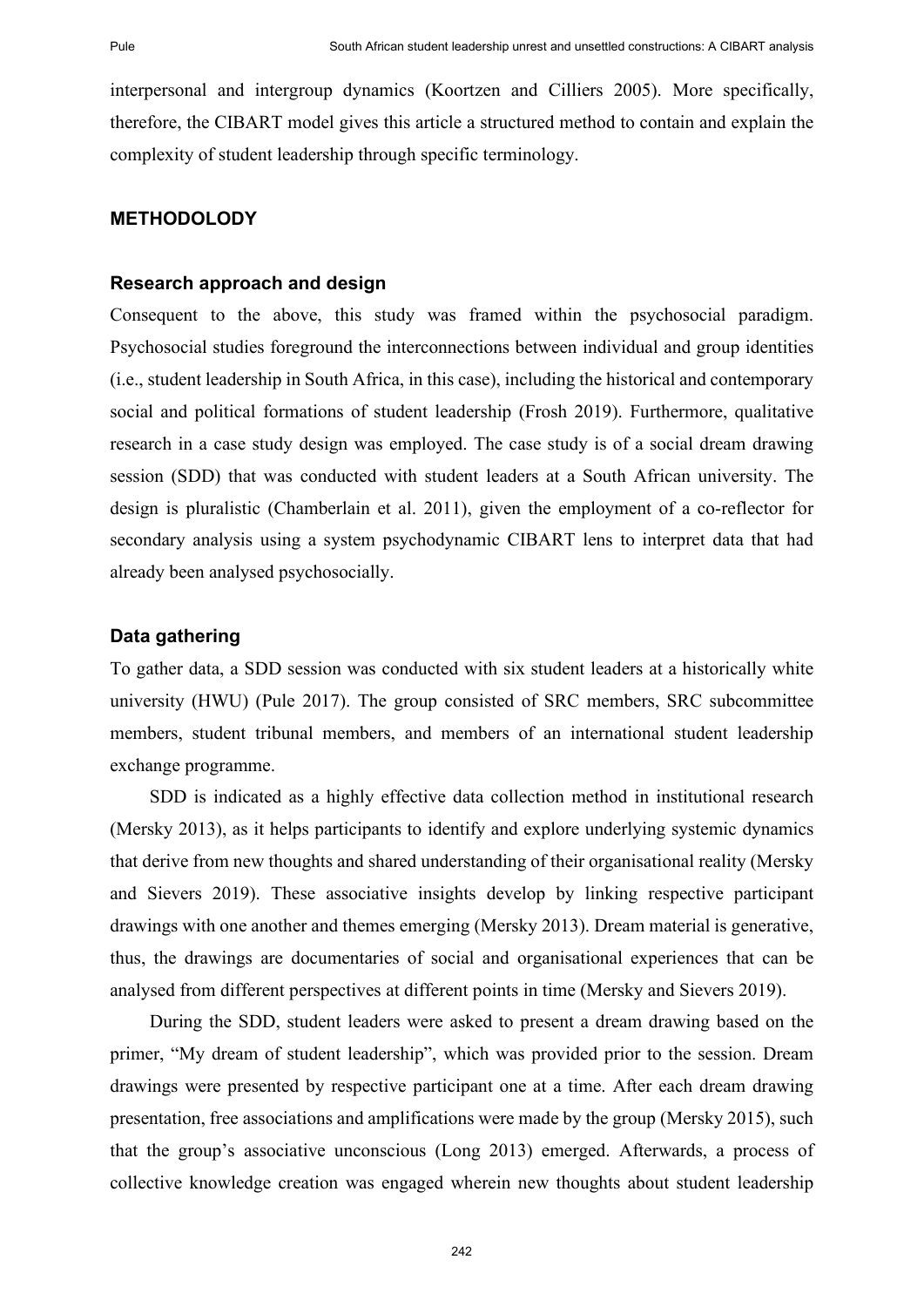emerged and sense-making about the social context from the perspective of student leaders occurred (Lawrence 1998). Each dream drawing was allocated an hour. Data was captured by means of text that was derived via a voice recording and field notes, as well as photographs of the dream drawings.

#### **Data analysis and rigour**

Through using a system psychodynamic lens to focus on the underlying psychological dynamics of the system of student leadership, themes about the reactions, emotions and motivations of student leaders were extracted using the CIBART model. On a previous occasion (Pule 2017), a fusion of discourse analysis and psychodynamic interpretation was used to analyse the data. For this article, a CIBART model was used to reorganise the interpretation and the reporting of the data to enhance the initial findings; leading to new themes being derived.

The secondary analysis involved the incorporation of a co-reflector. Including a coreflector enhanced rigour, especially pertaining to the credibility and trustworthiness of the secondary analysis. The co-reflector made it possible for the primary author to take a more distant view, after the primary author had worked closely with the data in the initial data analysis process. Accordingly, the co-reflector cast a fresh eye on the data, as someone newly engaging with the data, and also presented a new perspective in relation to the primary author's prior analysis.

Both analysts, at different points of time in history, were students and student leaders at the university at which the data had been gathered. The analysts brought differing positionality regarding their race, gender and perspective of student leadership, while and since they themselves had been student leaders at the same university where data was collected. Their positionality resulting from their perspectives on student leadership can also be based on the subjectivity they hold, especially regarding the informal authority they experienced while they were students and student leaders. Additionally, their positionality in this analysis could be the result of the informal authority that has been imposed by the current socio-politicalpsychological transformation of South African universities, and higher education in general. Characteristically, the primary author is black and female, while the co-reflector is white and male. Thus, beneficial to rigour, the analysis team contributes wide representations to the interpretation, that yielded rich, resonating, current and historical socio-cultural-politicalpsychological positions. Equally, rigour was enhanced further by the reflection and reflexivity perspectives (Valandra 2012; Yang et al. 2020).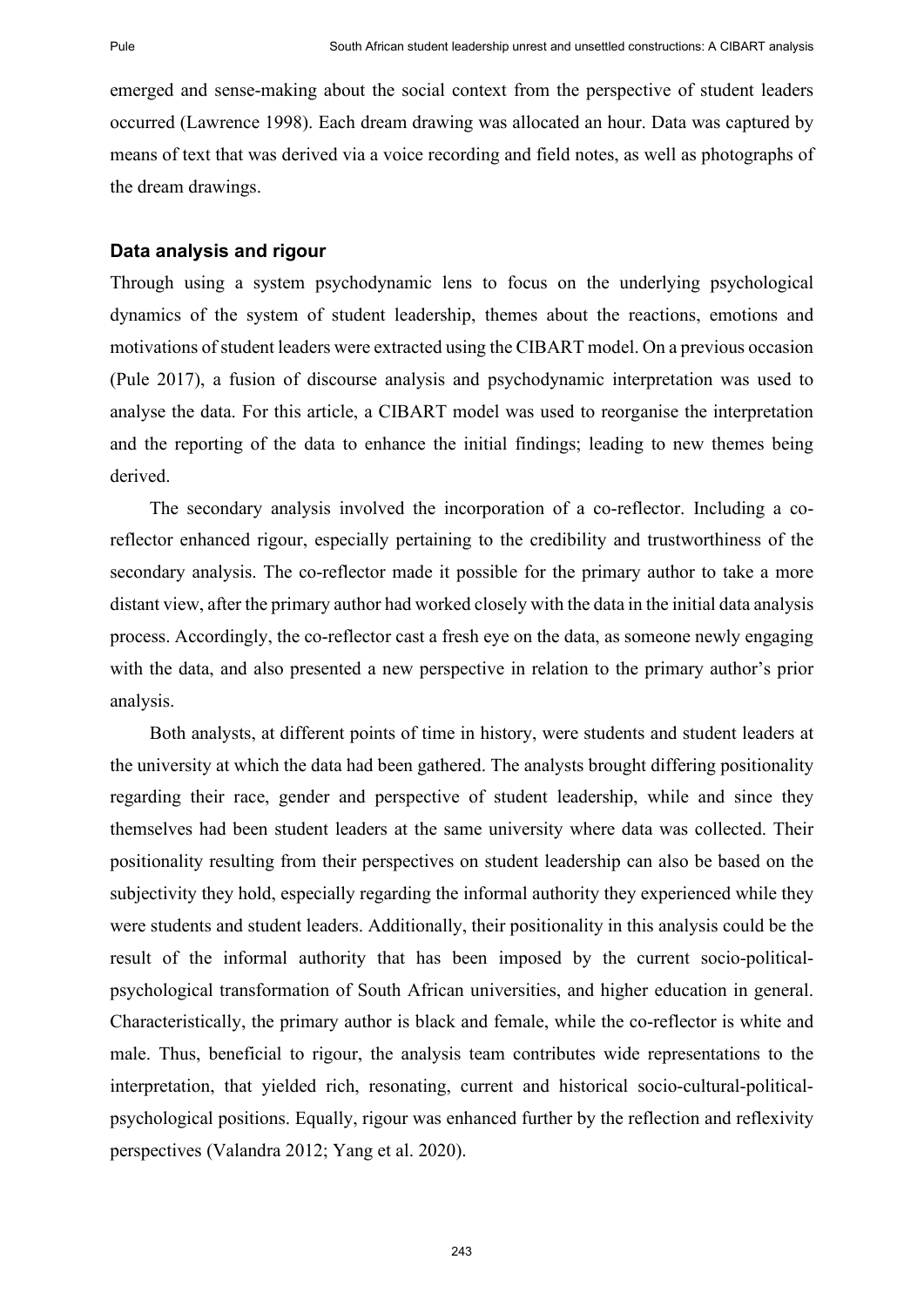#### **ETHICAL CONSIDERATIONS**

Ethical clearance was sought from the relevant institutions and permission to collect data was granted by the appropriate Student Affairs department. Participation was voluntary such that participants could withdraw at any time. Confidentiality and anonymity is assured as the analysis involved group knowledge creation rather than individual opinion. Dream drawings are identified by a number rather than being linked to the participants' identity, since the dream content discussed represents the collective unconscious. Participants have signed consent forms and were provided session and research process information sheets prior to the data collection.

## **FINDINGS AND DISCUSSION**

The findings are reported according to the different elements of the CIBART model, namely, Conflict, Identity, Boundaries, Authority, Role and Task. Thereafter, an integration of the CIBART analysis is provided.

### **Conflict**

Groups require energy to function or develop, which the system uses to organise itself (Agazarian 2012a). Accordingly, conflict can be organisational or system energy source (Oosthuizen and Mayer 2019). This energy results from experiences of system functioning anxiety that is of an unconscious nature (Mayer et al. 2018). Anxiety shows up in the form of defences that are used to manage fight-or-flight states where scapegoating, projections and so on play out (Agazarian 2012b; Kohut 2004). Consequently, conflict denotes the splits that occur within the self, between self and others, and inside and between groups.

In student leadership, conflict is characterised by splitting dynamics, which result in the formation of in-groups and outgroups through the us-and-them discourse, as discussed by Pule (2017). Within the member system, a hyper-concern for group cohesion is observed, based on the student leaders' desire for functionality, so that they can integrate their differences. Group cohesion also appears to be an unconscious strategy to maintain and sustain the in-group within the member system. Akhtar (2018) notes that the formation of an in-group facilitates the process of securing an identity in a way that expels the unwanted and hated traits of the system into the outgroup. Simultaneously, the in-group needs the outgroup to foster a sense of psychological safety in the system. Student leaders, therefore, unite through obstacles experienced in the role. These obstacles allow student leaders to spend time complaining to management and related persons about common concerns including meetings and strategising about the obstacles experienced in student leadership. However, competition within the member system demarcates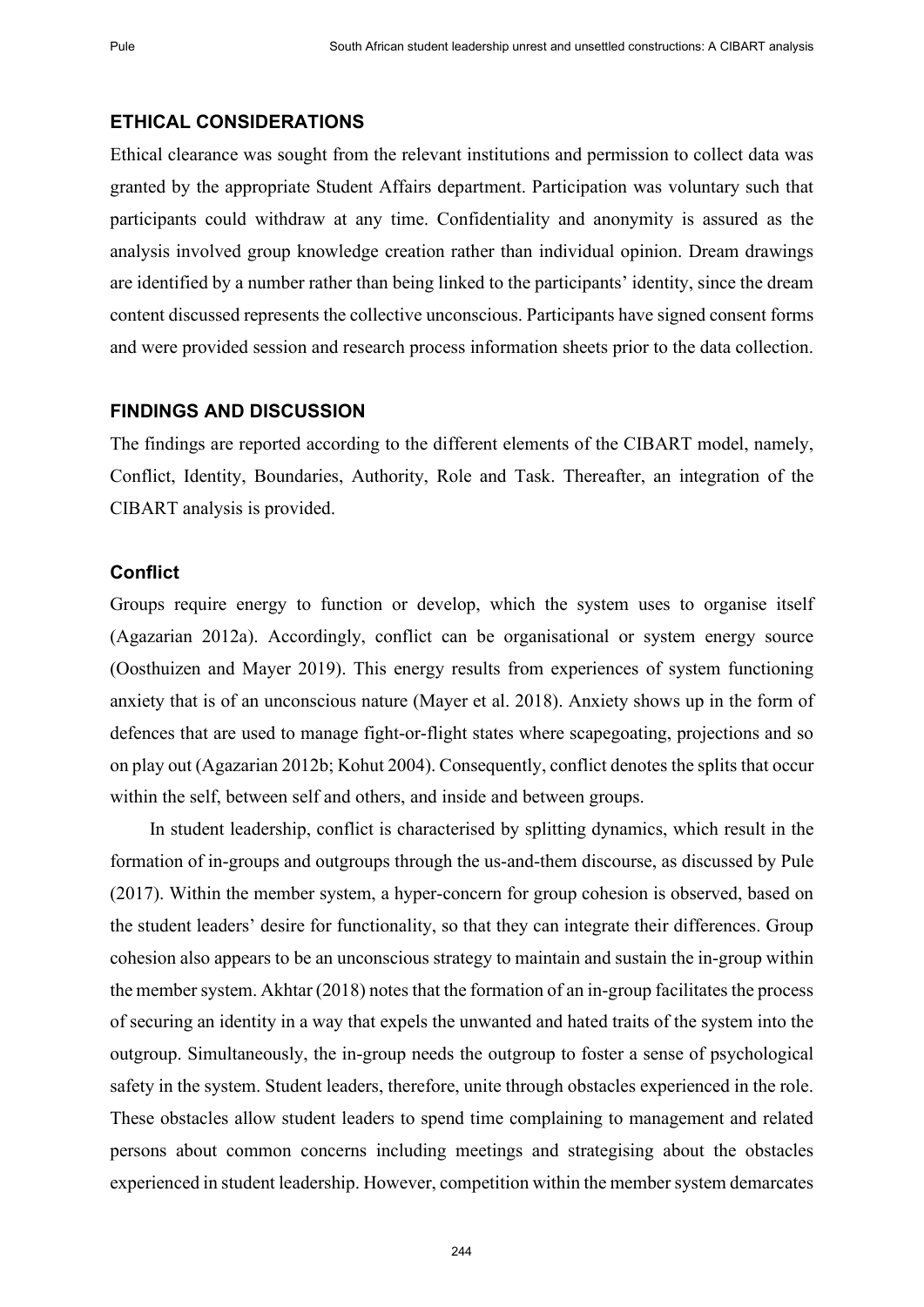stereotype functioning, which is usually defined by race, gender, seniority and perceived student leadership authority. The us-and-them discourse, thus, denotes the scapegoating phenomenon that is linked to the fight-or-flight phase of group development (Agazarian 2012b; Hook 2004b). The most profound observation could be that the diversity and the diversity dynamics explained by Pule (2017) fuel anxiety (that can be thought of as a restraining force) within the student leadership organisation, to such an extent that anxiety becomes the driving force and system energy.

The dream drawing in Figure 1, titled the half-face dream, and which is supported by the quotation that follows, highlights the us-and-them split. The drawing also refers to identity issues – identity as student leaders vs. identity as students – as discussed later in this article.



**Figure 1:** The half-face dream

The following comment about the half-face dream refers to the discussion above:

"One thing that I pick up about this is that there's a common critique I think sometimes that student leaders don't stand together often enough and I think we don't fight for each other often. I'm not saying it's us against the students, because we are the other half of the face, you know what I mean, we are them. But I think that we don't stand with each other for the major issues, you know, and I think when that happens, like she says, there's obviously a whole lot of shots fired and I think that's the image I get is that the student leaders who need some form of common vision, ... and we know what the key issues are and that's what we're going for in our very different ways. And I mean, we don't have that. We definitely don't have it."

Evident rivalry about race and gender issues, and the approach used to address these issues, is observable, and shines a spotlighting on trust and mistrust dynamics. The group agrees that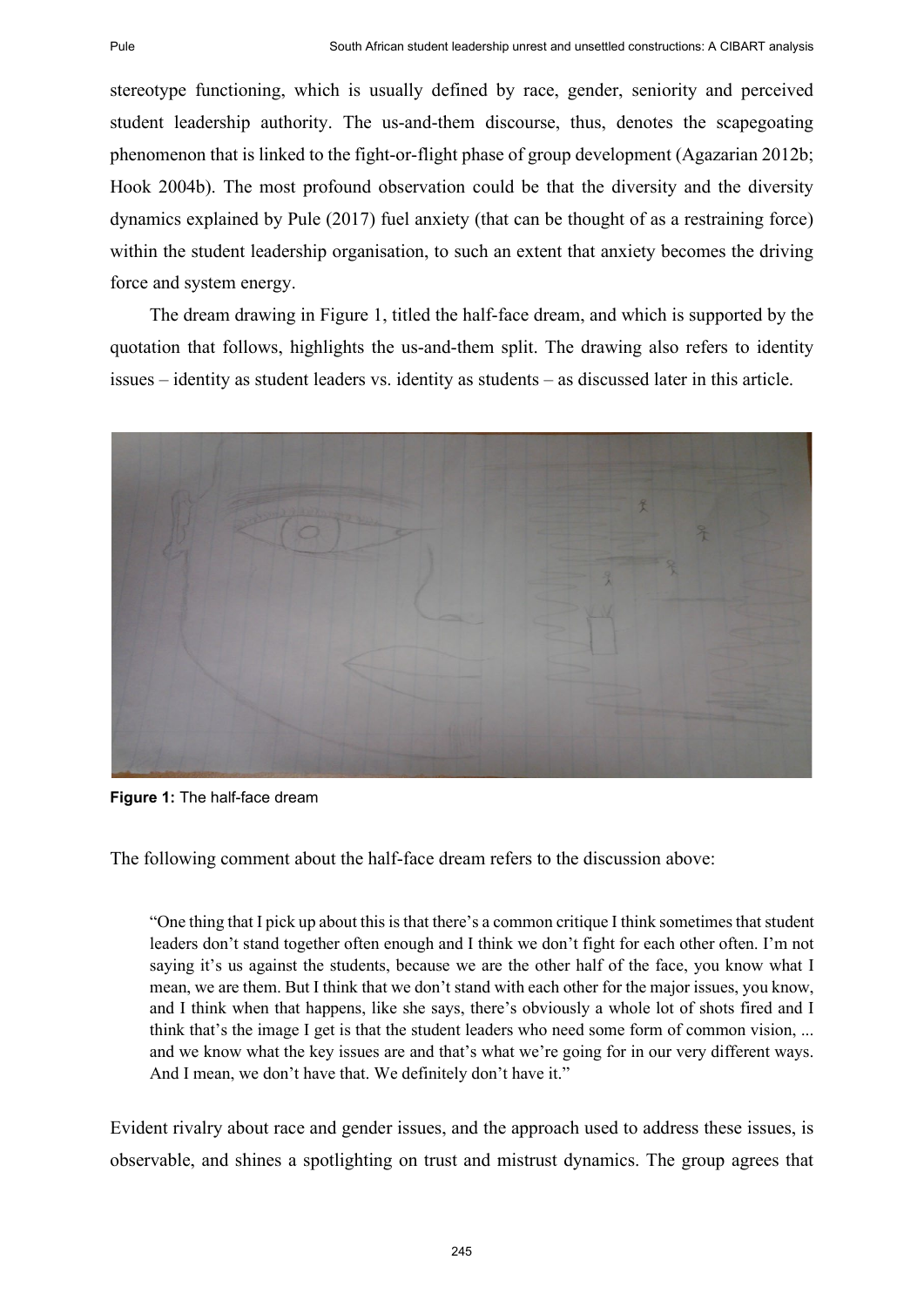their intention is to pursue Ubuntu. Ubuntu is an African life philosophy that espouses interdependence and solidarity among human beings (Nwoye 2017). The student leaders describe Ubuntu as a selfless leader, who seeks peace, and is accommodating as in the following quotations:

"So it's being a selfless leader, not thinking about yourself, putting yourself in any kind of position to, how can I say, to accommodate others."

Another student leader said the following:

"I also get this feeling of like old-school leadership, like non-fighting with the guns like Ghandi, you know, kind of stuff, Mandela."

Simultaneously, differences or split in approaching conflict appear as either a peace-making approach (displayed as a passive or passive-aggressive approach), or an aggressive or confrontational approach (displayed as overt aggression, at times used to express a sense of agency). The latter could be associated with movements such as Fees Must Fall.

Fanon's theory of racism and identity assists us to rethink the concept of violence and, in our paraphrase, aggression/aggressive expression (used to express agency), as indicated above. This conceptualisation denotes that the very act of racism and structural division during apartheid is, in fact, violence (Hook 2004a). Thus, one's assumption of the character of violence is motivated by the desire to instil human agency, as a way to free oneself from oppression. Through collective catharsis, those who have experienced alienation exert certain forms of aggression that are channelled outwards, to release the psychological burden of oppression (Hook 2004b). For those (previously) colonised, the events may not necessarily have been experienced, but can be fantasised about, hence, the applicability of this explanation in a postapartheid era. This means that, through generational trauma and internalised oppression, previously oppressed people and their oppressors could repeat patterns of old, probably in different ways. Racial grouping, for example, arises from the need to deal with feelings of guilt that emerge from acts of injustice the other has been subjected to, resulting in anxiety within student leadership. A student leader's comment demonstrates this argument:

"[In residence committee leadership] the fights are not always that big because you're only concentrating on one aspect. One thing that got very, very challenging on the SRC is that, now you guys have to do everything and sometimes you can't even get your colleagues to agree on something as, how do we deal with a racism incident on campus and some people are like, 'let's not deal' and then we're like, 'we can't not deal'. That's also what gets really frustrating. It's not just the person who doesn't want to sign or the person who gives you the word 'no' or the person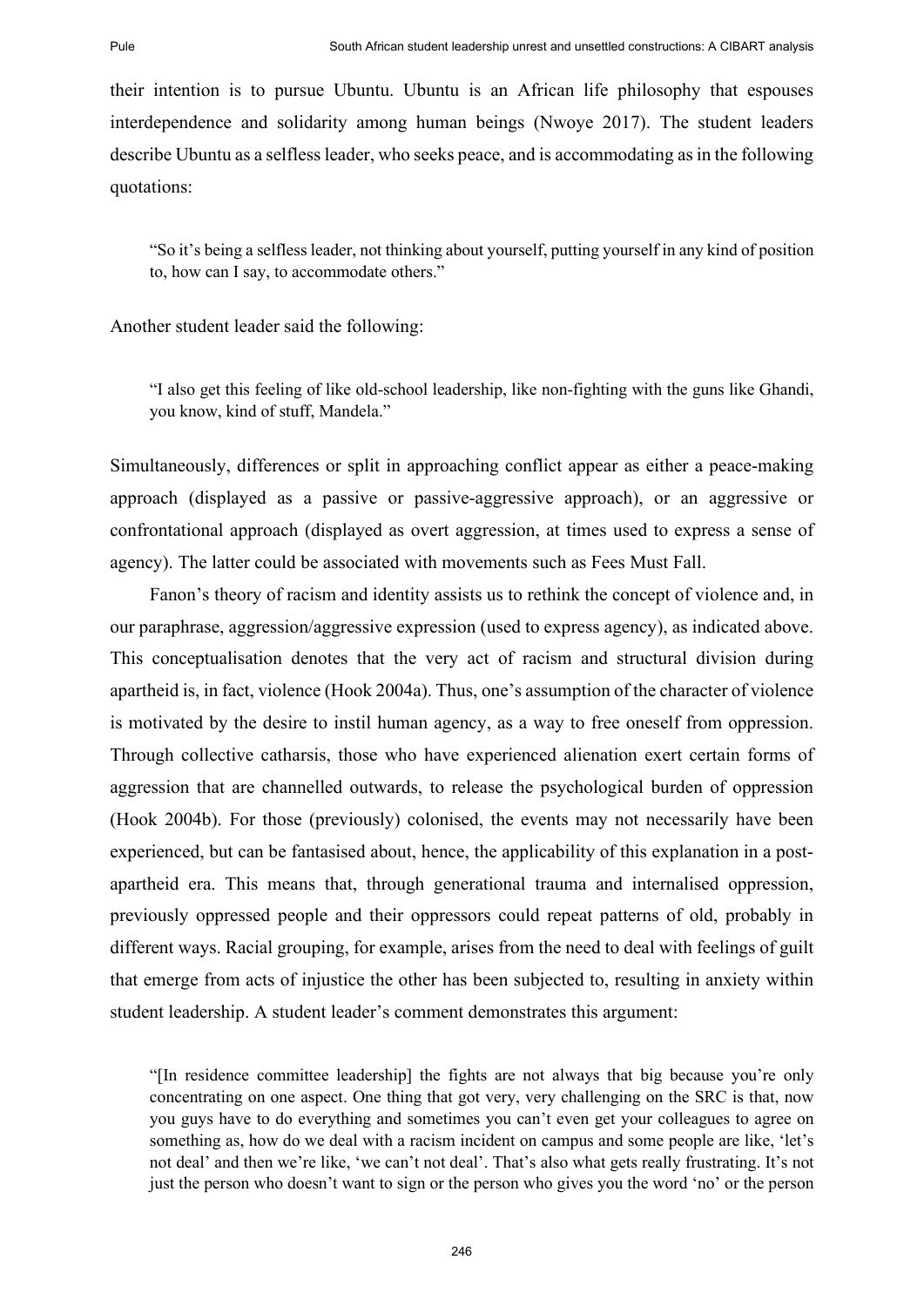who says, 'no you can't have your peaceful walk to the admin building for this'. It's also then the people that you are working with as well and if your guys are like in synergy – and it's almost impossible for you guys to all be on the same page so you will fight. And then when you do fight it's like, okay ...."

## **Identity**

Identity within the system provides members with feelings of belonging, including a sense of hope and mastery, rather than helplessness (Mayer et al. 2018). Diversity markers, particularly generational belonging, language, race and gender, contribute to identity creation (May 2012; Oosthuizen and Mayer 2019). Regarding leadership, Koortzen and Cilliers (2005) advise that identity delineates what the individual leader stands for and embraces what is situated within a leader's own (individual system) boundary.

Thus, issues of conflict, as discussed above, relate to identity, and involve the need for recognition vs. feeling unappreciated during student leaders' battle with an identity crisis regarding their leadership position and their sense of belonging as students. At times, student leaders speak of "*the students*", as if they are not students themselves, but then, they would also remind themselves, "Another thing I think of is as student leaders, most of the time we forget that we are students."



**Figure 2:** True leadership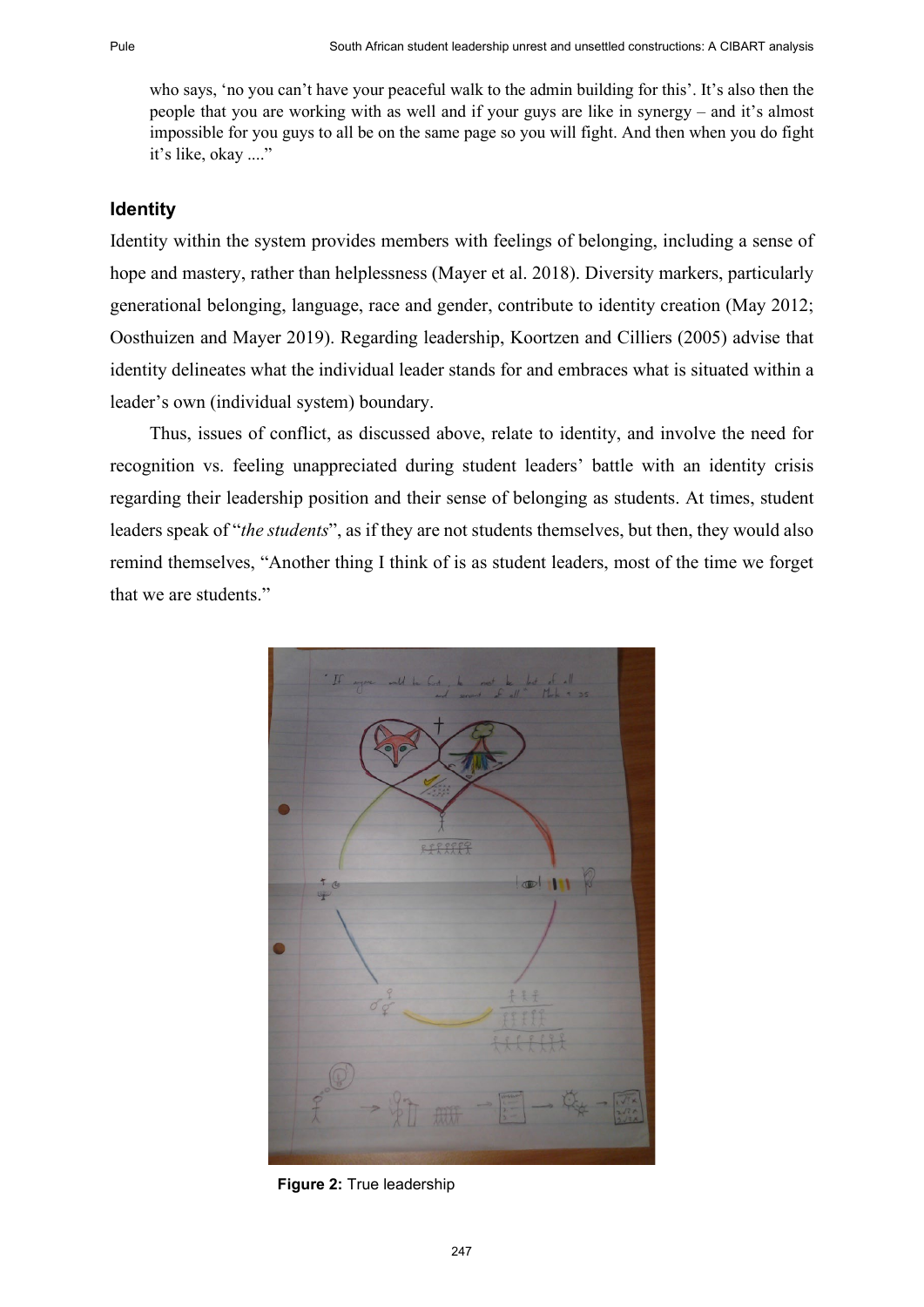This identity crisis pertains to student leaders crossing the boundary of the student leadership system to join or identify with the constituency, aiming to drive agendas/philosophies they identify with at the individual system level. In this study, student leaders referred to Christianity as a benchmark for attributes of true leadership, due to Christianity's association with selflessness and a sacrificial posture (martyrdom), which emerged from the dream drawing in Figure 2 (Pule 2017).

The identity crisis is viewed as both a projection and an introjection, as evidenced by this quotation:

"In the same way that when you regard yourself separate from the student body, they do the same thing as well. They never look at you as someone who is like them and sometimes I think when we're doing stuff it feels like, if someone let's say at forum, sort of gives the suggestion of what the SRC should be doing and you're just then thinking, does this person think I don't go to class at all? Like I chill the entire time and this is what I'm doing all day, every day. I don't know where the issue is with the idea that we don't recognise student leaders as part of the people and the thing is, when we speak of student life and we're speaking why people that are struggling with finance is someone on the SRC struggling with finance. And we just think they're so like experienced in the entire thing and you get so disconnected to the people that you're serving."

The crisis, and the crossing of boundaries breeds disappointment regarding expectations of camaraderie within the organisation, and questions about the best way to approach getting support from outgroups, including the student constituency. The student leadership experience is, thus, marked by loneliness and feelings of rejection, relating interpersonal challenges in the member system and group-as-a-whole to support and disagreement. Additionally, student leaders experience a tension based on their somewhat betrayal of the student community by admitting to receiving "special" treatment from university management. The tension results because admitting things make them real. It is, therefore, beneficial for student leaders to remain in denial about their intrapersonal needs, so that they can find psychological safety and security in the student community. However, issues remain unresolved. According to student leaders and literature (Jansen 2003; Mukoza and Goodman 2013; Singh 2015; Swartz et al. 2019; Waghid 2003), the issues that remain unresolved are transformational issues, student governance issues and personal development issues, for example; that relate to making the most of the leadership opportunity. Consequently, student leaders experience conflict (internally and with others) about whose agenda to implement, or which system goal to meet in relation to parts of the system (Pule 2017). It is noteworthy to consider the clash between development of self vs. the development of the group or system. Agazarian (2012a) explains that, since roles are linked to goals, the goal of the individual system is self-development, while the goal of the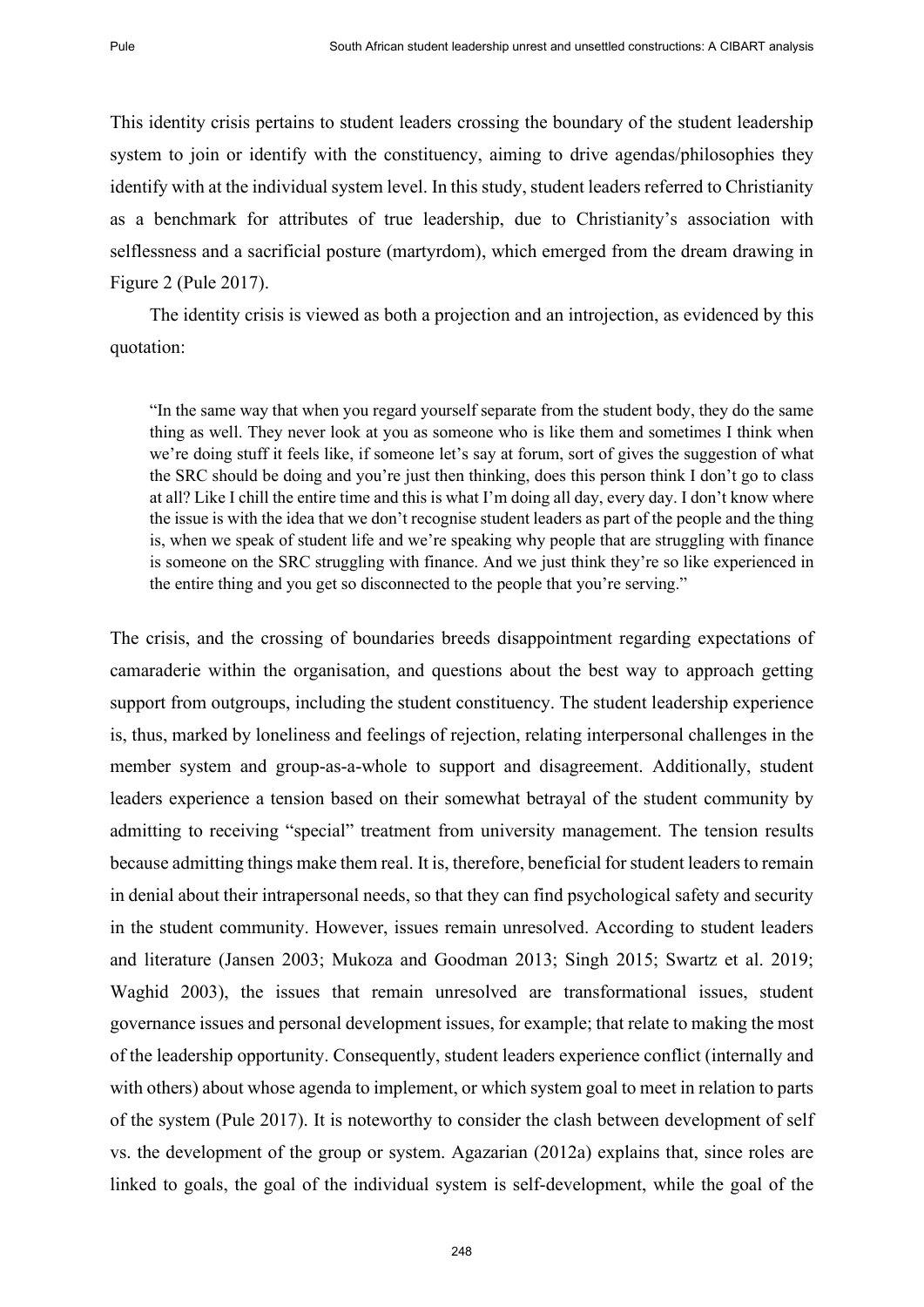member system may, for example, be group development. Thus, student leaders' identity crisis can be explained by a clash between role and goal, because of having to perform at various levels of the system simultaneously, which present competing interests.

A student leader said the following in this regard: "I see myself as someone who has her fingers stuck in way too many jellies."

The reference to jelly lead the co-reflector to thinking of another aspect of "being a student", that is, the carefree, naughty, having-fun part. Many students enjoy this part of being a student to the fullest, while student leaders often miss out on the fun, because they are burdened with responsibilities.

### **Boundaries**

Theoretically, boundaries define the group structure by indicating what is included in and excluded from the system (Mayer et al. 2018), including the space between the parts of the system, i.e. the individual, the interpersonal relationships and the interconnections between group members (Koortzen and Cilliers 2005). Agazarian (2012b) suggests that a balance between driving and restraining forces keeps the system stable. Therefore, for members of the system, boundaries provide a space for protection and containment. Accordingly, safety, clarity, control and trust are cultivated. Without boundaries, members may feel lost and experience loss of relationships, or become relationally disconnected due to ambiguous information and confused messages.

To define group boundaries and to conform to the status quo, student leaders in this study took a socio-politically and historically informed stance of the South African story. The status quo includes the entrenched institutional culture and likening student leadership events to South Africa's apartheid and post-apartheid events. This stance incorporates acknowledging differences at unconscious and conscious levels, including awareness of the presence/existence of different kinds of students on a spectrum of varying privilege relating to political-historical position, economic privilege, university exposure for themselves and of family members, etc. These and other factors make the university experience easier or more difficult for a student leader, depending on their position on the spectrum of privilege.

In Fanon's theory, this phenomenon may appear in, for example, scapegoating, when blame is projected as a means of avoiding guilt about the injustice the other has been subjected to, while the other takes a phobogenic position (Hook 2004b). The space between parts of the system, thus, occurs to be a bleak South African status, which is described by student leaders as a South Africa that is in a sad place of despondency, "*where the rainbow does not shine*".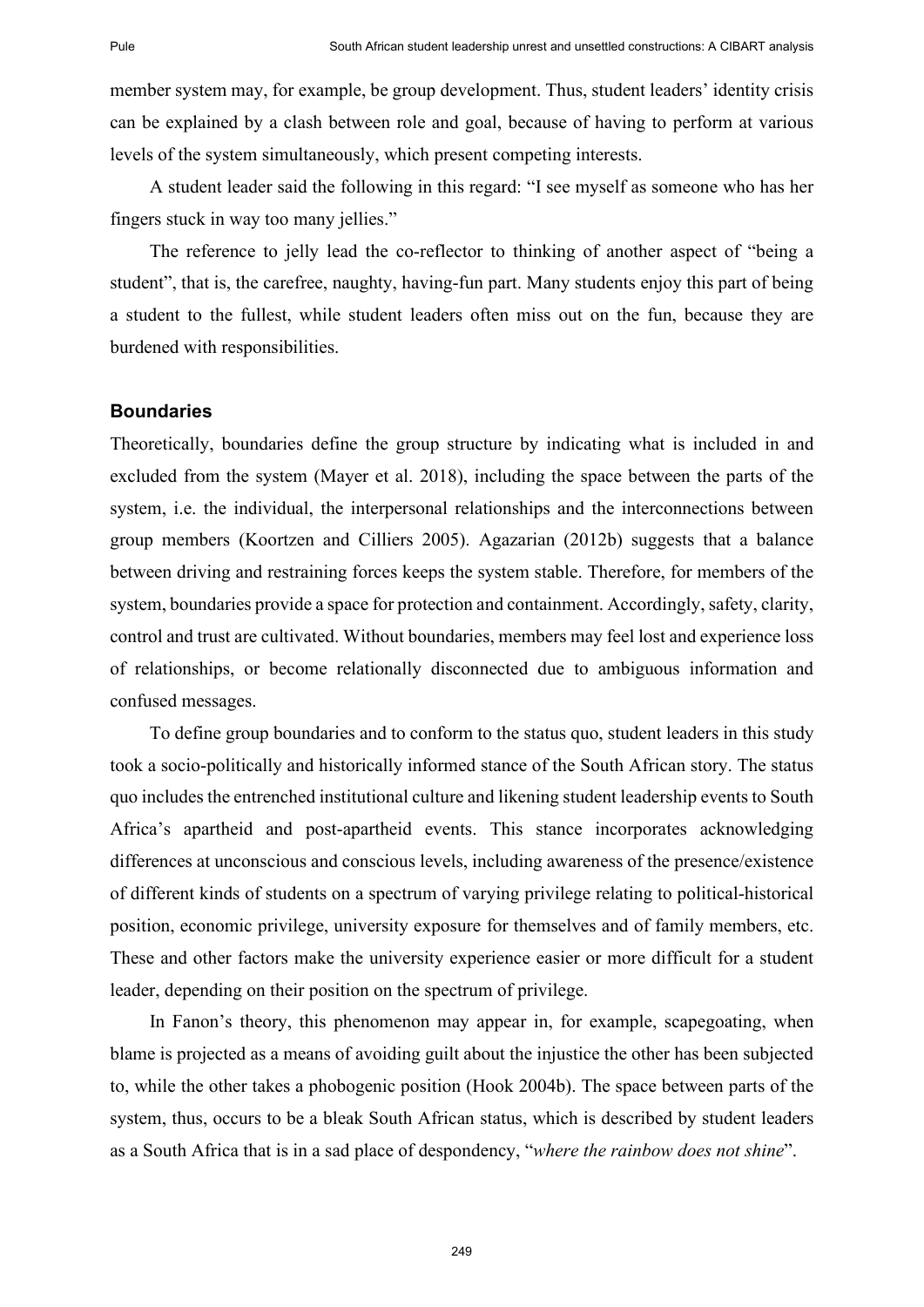## **Authority**

Authority in the CIBART model is characterised by formal and informal authority. Formal authority is referred to individuals with recognised competence to perform certain roles (Mayer et al. 2018) whereby their authority is legitimised by boundaries set by the organisation (Oosthuizen and Mayer 2019). This authority is similar to that of student leaders who are elected in accordance with the Higher Education Act, which prescribes the election of members of a representative body or a governance structure involved in the decision-making processes of the university (Luescher-Mamashela 2013). Thus, formal authority in student leadership is assigned by the hierarchical organisational structure, which begins with the Higher Education Act. At respective universities, this organisational structure is headed by the university principal, which could, sometimes, be in tension with the president of the SRC, as per the Higher Education Act's articulation of the role of the SRC. Student affairs departments and deans of students or directors of student affairs are also part of this web of authority. Therefore, the complexity of the formal authority arises on account of agency or self-authorisation, which is part of the construction and foundation of the informal authority of student leadership. Therefore, informal role is intra-person-motivated (Koortzen and Cilliers 2005), thus, represented by the individual system, and operates outside formal authority, meaning that it can be offered or withheld at any time.

Concerning formal vs. informal authority, student leaders take on a leadership burden that blurs the lines regarding where their responsibility begins and ends. Consequently, martyrdom that has a sacrificial flavour becomes the order of the day. Student leadership identity issues, as discussed earlier, are entrenched. Issues regarding the leadership burden seem to be linked to concerns about making a mark, although student leaders recognise themselves as rebels without a cause (Pule 2017). The following comments demonstrate these sentiments.

Student leader 2, in response: "Rebels without causes." [laughing]

### **Role**

Consciously and unconsciously, different roles are assumed when they boundaries between one

<sup>&</sup>quot;You can't. You can't live with that. And I think as well, what's crippling about the realisation that you can't get everything done is the idea that this big plan that you had, you probably had it because you noticed that something was the matter and it's not only the fact that you couldn't get it done, but it's that you couldn't even solve the problem if you planned it to solve a problem in the first place."

Student leader 1: "Mandela is gone but now we need to find something. We need to keep fighting as you were saying, as the youth we are just fighting and we don't know what we are fighting for, but we are fighting."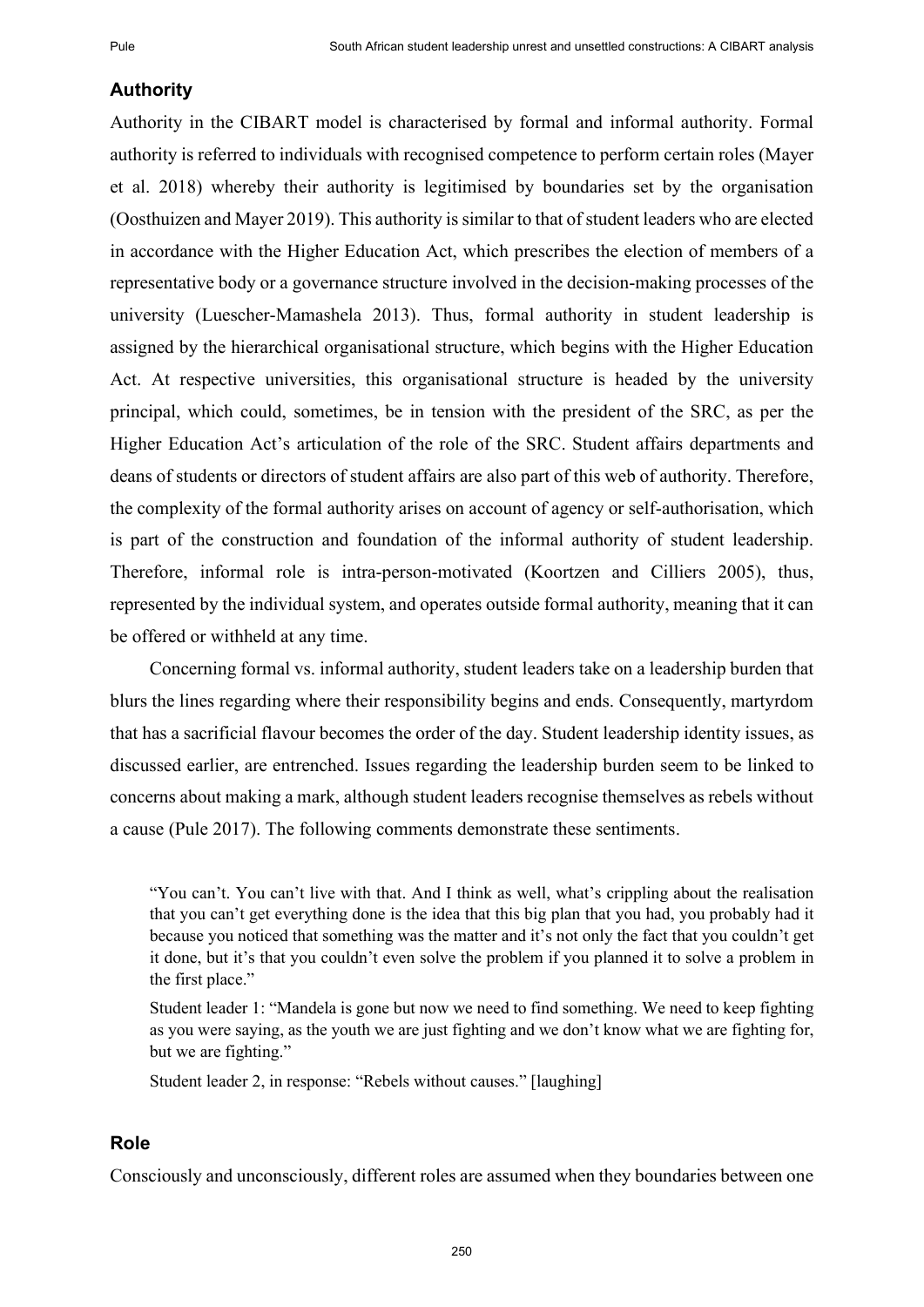part of the system and another are crossed (Agazarian 2012b). Thus, a role is based on the extent and the type of authority one holds in the organisation (Mayer et al. 2018). Due to a role being linked to system goals (Agazarian 2012a), student leaders take up roles in relation to the part of the system from which they are performing at a certain point in time. Roles can be normative, existential, and phenomenal (Koortzen and Cilliers 2005). A normative role would be occupied by student leaders currently in office, as this role indicates the explicit content related to the position of student leadership. The existential role may be indicated by previous student leaders, given their past experiences when serving as student leaders. This role could also be assumed by students who aspire to hold the normative role of student leadership, i.e., those who may have contested elections in the recent past or those who would have liked to contest the election. Lastly, the phenomenal role is explained by projections of students who are not indicated for student leadership. Oosthuizen and Mayer (2019) advise that incongruence between roles creates space for anxiety and poor performance in the student leadership task.

Student leaders' roles (formal and normative) are established within the rigidity of the prescriptions of the allocated portfolio or student leadership group (or subgroup) focus. Hereof, tensions can be observed between the individual and the collective contribution. Consequently, due to the hierarchical structures, the normative, existential and phenomenal roles become complicated. Incongruence leaves student leaders anxious and performing poorly within the student leadership task.

In the normative role, student leaders have the limited time of a one-year term of office per interval. Existentially, leaders are obsessive and possessive about the status/accolade that is linked to the role, as illustrated by the feeling associated with the wearing an SRC blazer or similar insignia. As mentioned, leaders connect with their respective constituencies through agendas established within their own individual system. The phenomenal role of student leaders is aspirational. The aspirations include times both during the occupation of the role, and while in contemplation of assuming the role which student leaders bring into the normative role. Student leaders' comments demonstrate the latter in the following manner:

"You find someone who sees vision in you and tells you that, I will nominate you. And then you start getting your own little dreams about, yes, if I get elected this is what I'll do or I will do this." "[One is] full of all these ideas, all of this stuff that you want to achieve and then you may not have achieved a lot of them or any of them or some of them."

In the quest to reach aspirational fulfilment, student leaders take on martyrdom, which is additionally demonstrated in student leadership identity and authority. Hypothetically, they are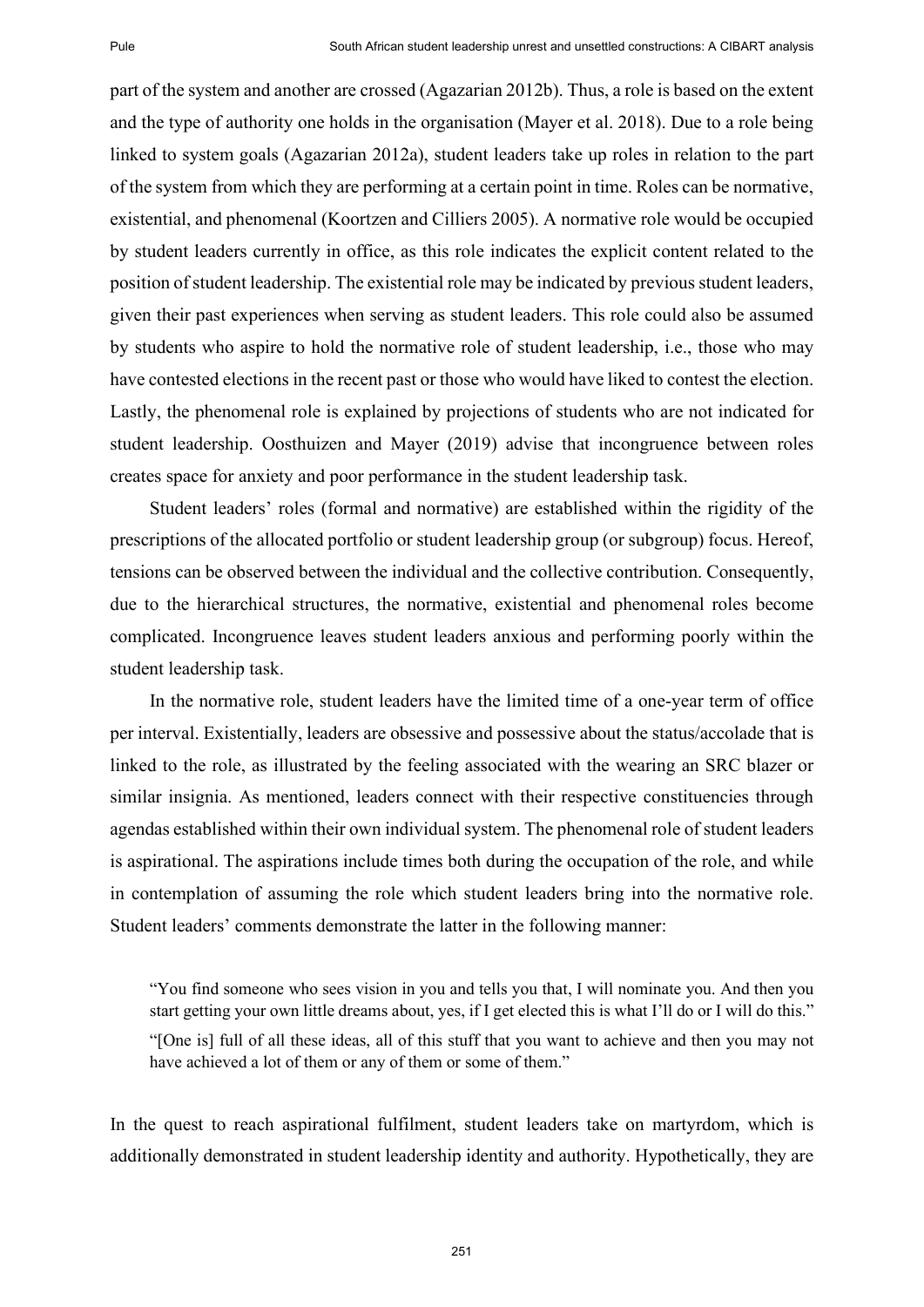ready to lead like Mandela (in the mind) who took a sacrificial leadership role, against all odds and in the face of imposed or perceived barriers. This idea is signified by the Christian cross in the dream drawing in Figure 2 wherein "true leadership" emerged. Associatively, the cross, or Christianity, may refer to the "ultimate authority". Mutually, it may also indicate a yearning to connect across the us-and-them divides, considering the strong shared belief system of Christianity. Actually, if one part of the cross is us and the other is them, the connection of the two elements makes the cross complete when the two parts meet in a common place called Christianity. Accordingly, Christianity offers something beyond religion; it offers a place of belonging and identity, or predictable behaviour that implies that people can trust one other, or rely on each other, because one can predict the other's next step in the role of leadership, if it is based on Christianity.

## **Task**

The task of student leadership refers to the performance criteria or role content (Oosthuizen and Mayer 2019). For student leaders who are in their roles based on the Higher Education Act and governance-related requirements, the task of student leadership is clear and prescribed, which means the primary task of student leadership is unambiguous. For other student leaders, particularly those in the informal authority spectrum, or outside election in accordance with the Higher Education Act and other requirements, the task of student leadership is formally undefined. Consequently, the primary task of the organisation of student leadership as a whole (or group-as-a-whole) is, thus, marred by confusion or unclarity.

The perceived student leadership role, expectations of the student body, a personally driven agenda of student leaders, and other activities, such as student or residence culture activities indicates the secondary task and occurs within the formal and informal roles of student leadership. By definition, the secondary task can take the form of anti- and off-task behaviour. This behaviour is characterised by free-floating anxiety, which prevents role performance and means the student deviates from or derails the primary task behaviour (Cilliers 2017) and, therefore, acts as restraining forces (Agazarian 2012b).

Student leaders identify their primary task through a shared vision rather than strictly legislative guidelines. Consequently, preoccupation with secondary tasks, as well as anti- and off-tasks that occur intra-psychically within and outside the student leadership organisation naturally becomes a deterrent. Feelings of loss regarding individual-system-aspired agendas that respective student leaders have before entering student leadership consume a great deal of task space in the performance of the role. Consequently, student leaders seem to carry a sense of grief during their term of office, because of a preoccupation with unrealised dreams (Pule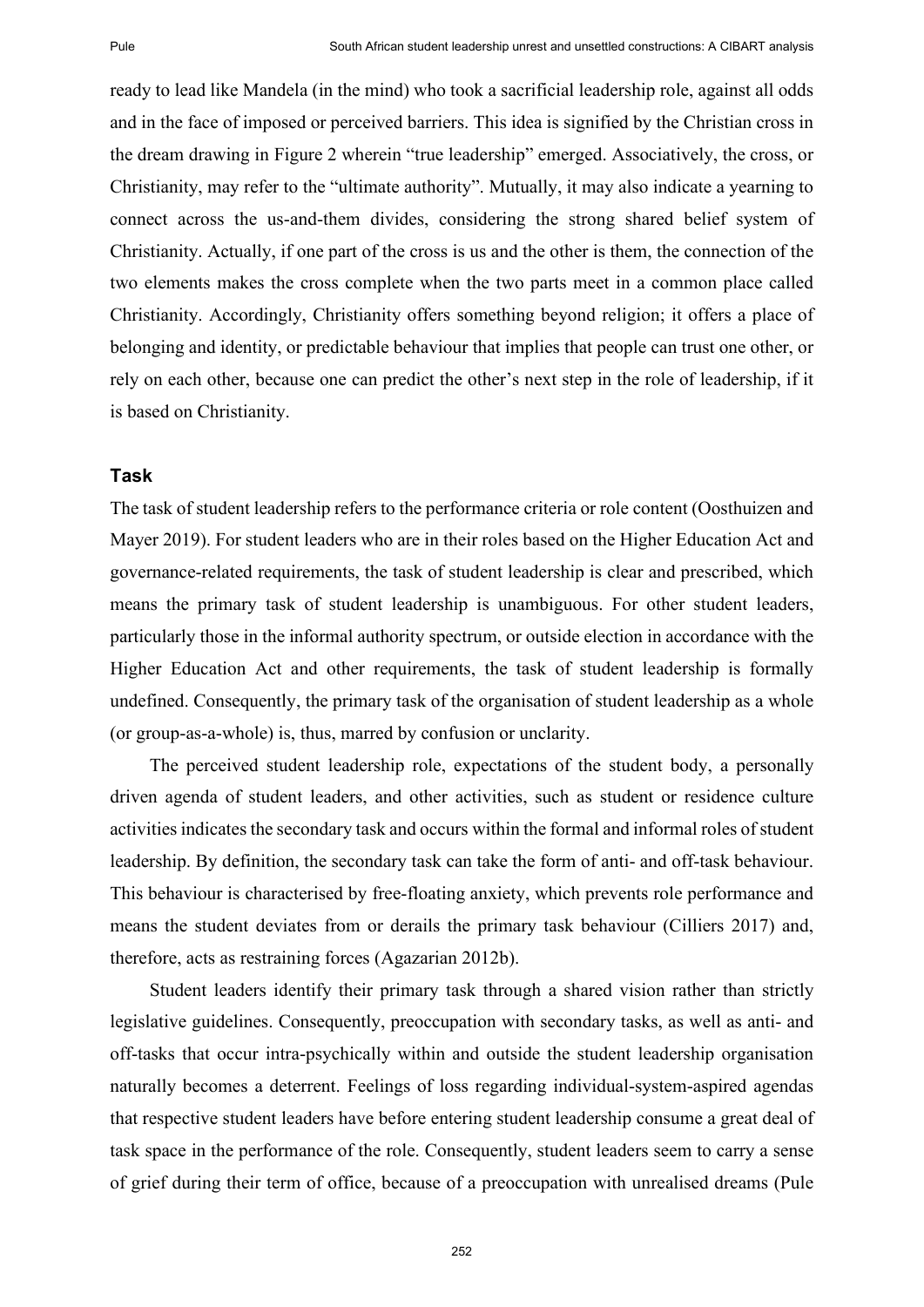2017). For them, the sense of failure is a dominant secondary task which appears to be driven at an intra-psychic level. A sense of despondency accompanies the loss feelings. Collectively, a single task is experienced as disappointing, and this disappointment shows itself as anti-task behaviour. Additionally, student leaders are preoccupied with a sense of fear of new opportunities, and tension caused by feeling unseen, as evidenced by the half-face dream drawing (Figure 1). It appears that most of the collective (or group-as-a-whole) preoccupation is related to anti-task behaviour. Furthermore, other characteristics of this anti-task behaviour include needing recognition, fear of being forgotten and reputation focus. Ultimately, student leaders appear to be busy, though they also do not seem to achieve their primary task, because of a hyper-focus on anti-task behaviour which occurs in group-as-a-whole.

Student leaders also seem to engage in the secondary task of searching for support, as well as the anti-task of feeling rejected and working with the mould to fit into. Consequently, on an intra-psychic level, the anti-task relating to the tension between the fantasy of and about student leadership vs. the reality shock, is given attention. Anxiety about meaning in life, fantasies about student leadership, as well as failure, take centre stage in the form of the off-task behaviour. Essentially, student leaders entertain the anti-task relating to the introjected negative schemas regarding their identity as ideal leaders. Consequently, a discussion regarding the task of student leadership magnifies the significant contribution psychologists can make concerning the mental health of student leaders.

#### **Summary of findings**

The anxiety in the system of student leadership cultivates an environment that is characterised by tensions. Without a "manual" for student leadership practice, student leaders feel lost; because of the leadership burden. Consequently, a need for structure for the formal role is sought after for experiencing safety within existing structures. Regarding psychological safety, from a cultural diversity perspective, Black student leaders tend to feel unsafe in an HWU, while White student leaders feel unsafe in an environment characterised by a transformation and decolonisation agenda, which changes the HWU that is meant to be familiar. When the complexity of the situation causes student leaders to fail to achieve a collective and shared vision, they find it unsettling. Importantly, student leaders fear failure, the future and success. Regarding identity, therefore, martyrdom and leading by example, or being looked up to becomes the ideal leadership identity. In debating their own competence and feelings of confidence about being (en)trusted by their respective constituencies as trustworthy enough to occupy leadership roles, student leaders are conflicted about admitting their need for mentorship or leadership development. This conflict is partly because those who would provide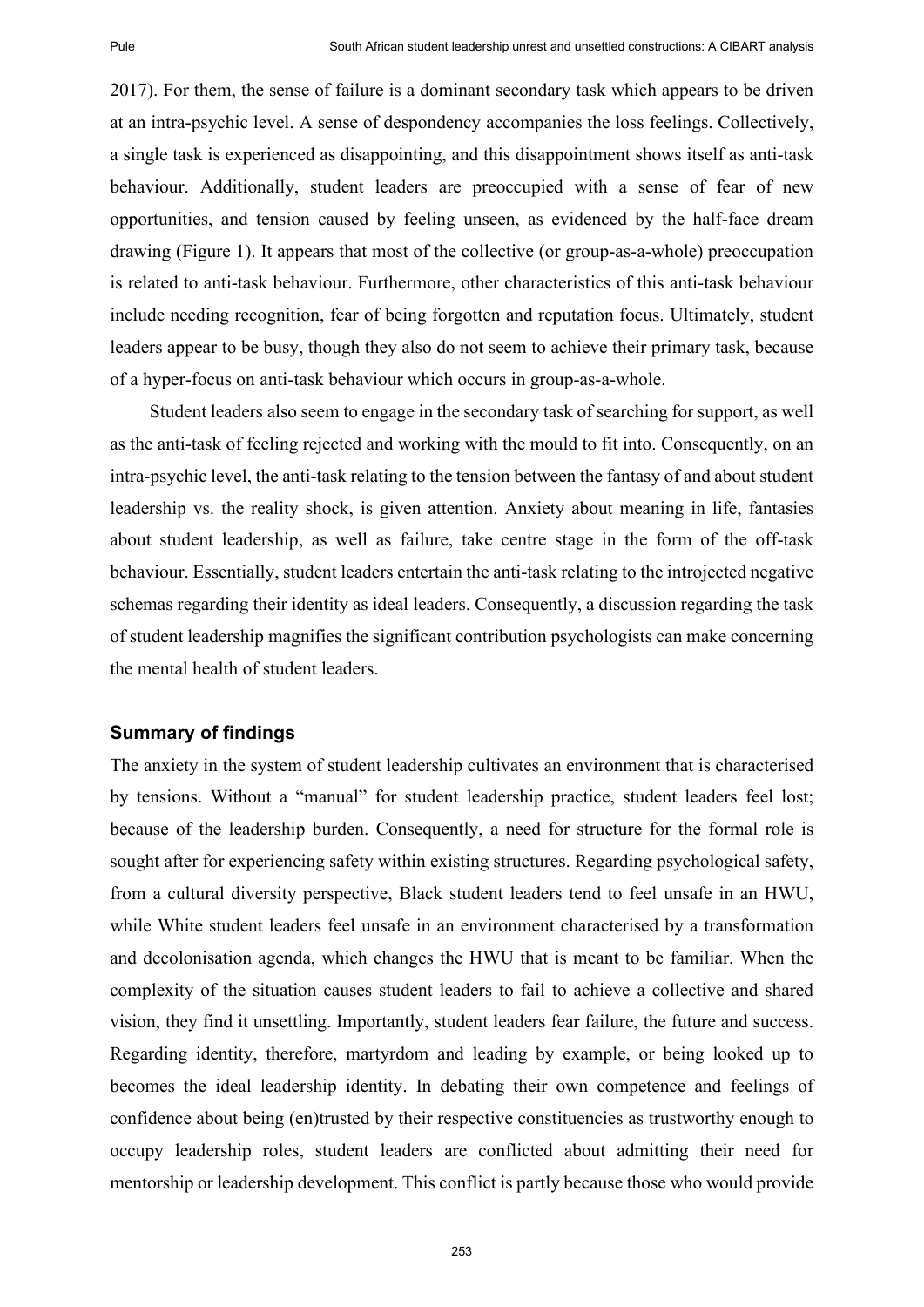such development activities are successfully defined as being in the outgroup. The outgroup, in this case, may include university management, such as student affairs practitioners and management, other groups, such as senate, the university council and the university principal's office, and previous student leaders and previous students (usually referred to as "*ou manne*" [the old men]). Consequently, the system becomes abundant with free-floating anxiety. Accordingly, the managing of change in the student affairs context has been examined by researchers such as Lumadi and Mampuru (2010). In this article, the consolidated CIBART analysis shows the complex psychological work and investment involved in student leadership. This complexity calls for a contribution by psychologists, particularly for addressing the mental health of student leaders.

Simultaneously, student leaders seem to be preoccupied with birthing new or pioneering tangible results, possibly to achieve the opposite outcome from the rainbow that does not shine, as a student articulated. The quotations below present these sentiments more clearly.

"some people birth new things and student leader X about transformation and radical change and so forth. And all these things are important. You can't say one's important and the other not, they're all important. So it is cool to hear that again, but also to divert the problem and see the child clearly that next year we have a baby know and the baby must be raised in a certain way and everyone must be ...."

### **CONCLUSION**

This article seeks to advance and enhance SDD findings of Pule (2017) that were initially obtained from discourse analysis with a psychodynamic interpretation, in an attempt to understand the system psychodynamics of student leadership at a South African university. The aim of the article was achieved by applying a CIBART model of analysis. Jointly, the primary author (who was involved in the initial analysis) and a co-reflector, (who was new to the analysis), yielded new analysis and findings. The reflexive outcomes in the approach contributed rigour to the CIBART analysis. Additionally, the analysts' static diversity factors and positionality resulting from their previous student leader roles at the same university where data was collected, contributed to the richness of the analysis.

The CIBART findings reveal unrest in, as well as unsettled South African student leadership constructions. These findings show that substantial conflict dynamics are prevalent in the student leadership system, with a theoretically unsurprising effect on authority. Therefore, student leadership identity and boundaries within the system are in crisis and appear to be blurred. Depreciated clarity in student leadership and reduced confidence of student leaders due to high conflict and the observed authority dynamics have implications for the role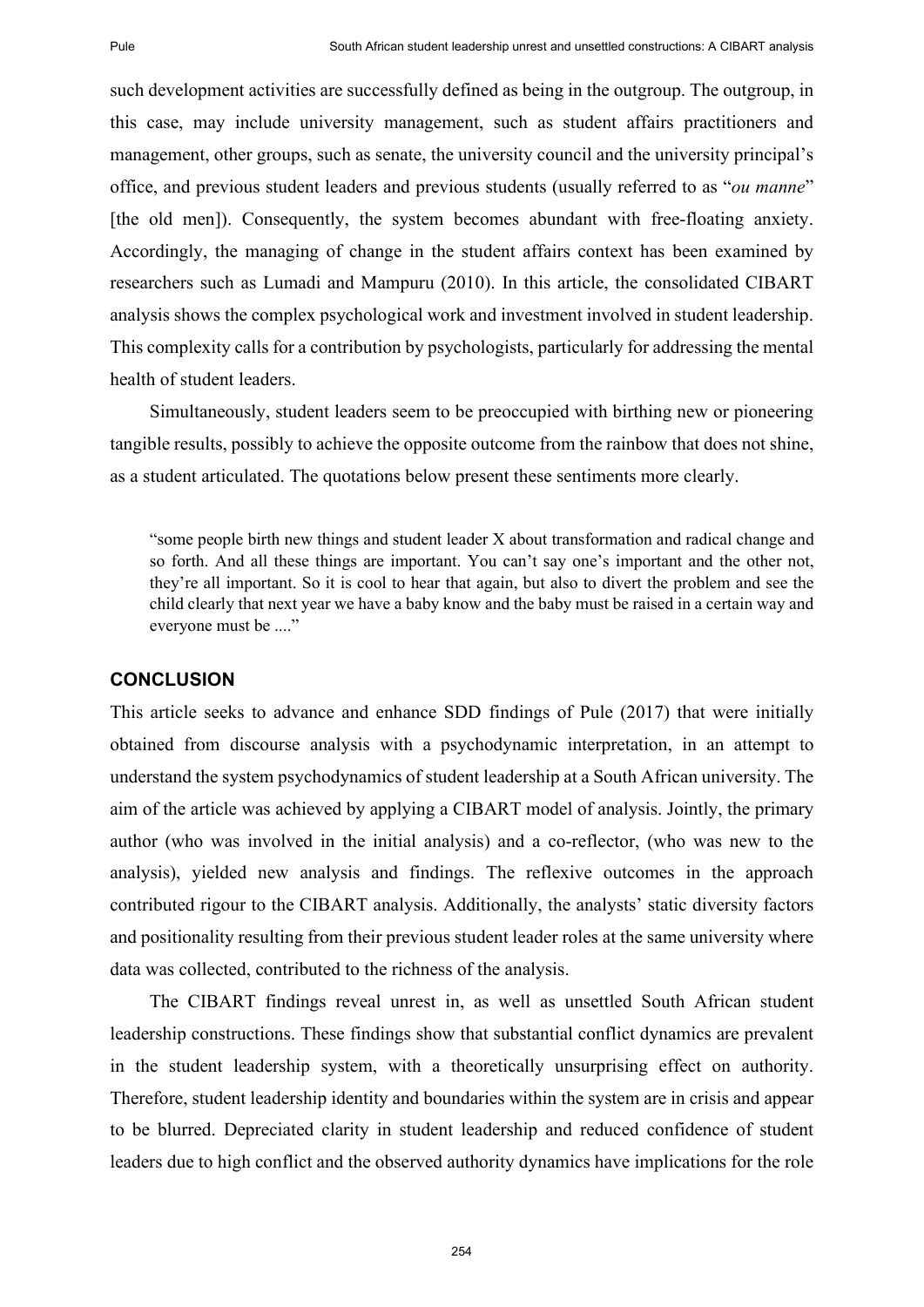and task of student leadership.

Efforts to reduce anxiety as a consequence of conflict should be a priority. This priority may contribute to sustainable learning environments (Mahlomaholo 2014). Instead of viewing student leadership authority as a threat, it might be worthwhile to consider fostering student leaders' confidence, with aim toward psychological safety and security. Thus focus on the primary task is enabled including achieving functional subgrouping that facilitates working with the diversity and diversity dynamics within the system. Having gained insight on the system psychodynamics of student leadership, it is clear that psychologists have an important contribution to make to ensuring the mental health of student leaders.

## **REFERENCES**

- Agazarian, Y. M. 2012a. "Systems-centered Group Psychotherapy: A Theory of Living Human Systems and its Systems-centered Practice." *Group* 36(1): 19–36.
- Agazarian, Y. M. 2012b. "Systems-centered Group Psychotherapy: Putting Theory into Practice." *International Journal of Group Psychotherapy* 62(2): 171–195.
- Akhtar, S. 2018. *Mind, Culture, and Global Unrest: Psychoanalytic Reflections*. Routledge.
- Albertus, R. W. 2019. "Decolonisation of Institutional Structures in South African Universities: A Critical Perspective." *Cogent Social Sciences* 5(1): 1–14. doi.org/10.1080/ 23311886.2019.1620403.
- Pule, N. 2017. "The Social Construction of Student Leadership in a South African University." PhD dissertation, UNISA, Pretoria.
- Butler-Adam, J. 2018. "The Fourth Industrial Revolution and Education." *South African Journal of Science* 114(5-6). https://doi.org/10.17159/sajs.2018/a0271.
- Chamberlain, K., T. Cain, J. Sheridan, and A. Dupuis. 2011. "Pluralisms in Qualitative Research: From Multiple Methods to Integrated Methods." *Qualitative Research in Psychology* 8(2): 151–169 doi:10.1080/14780887.2011.572730.
- Cilliers, F. 2017. "The Systems Psychodynamic Role Identity of Academic Research Supervisors." *South African Journal of Higher Education* 31(1): 29–49.
- Clarke, S. and P. Hoggert. 2009. Researching Beneath the Surface: A Psychosocial Approach to Research Practice and Method. In *Researching Beneath The Surface: Psycho-Social Research Methods in Practice,* ed. S. Clarke and P. Hoggert, 1–24. London: Karnac.
- Cross, M. 2004. "Institutionalising Campus Diversity in South African Higher Education: Review of Diversity Scholarship and Diversity Education." *Higher Education* 47: 387–410.
- Cross, M. and C. Carpentier. 2009. "'New Students' in South African Higher Education: Institutional Culture, Student Performance and the Challenge of Democratisation." *Perspectives in Education*  $27(1): 6-18.$
- Frosh, S. 2019. "Psychosocial Studies with Psychoanalysis." *Journal of Psychosocial Studies* 12(2): 101–114. https://doi.org/10.1332/147867319X15608718110952–.
- Getz, L. M. and M. Roy. 2013. "Student Leadership Perceptions in South Africa and the United States." *International Journal of Psychological Studies* 5(2): 1–10. doi:10.5539/ijps.v5n2pl.
- Griffiths, D. 2019. "#FeesMustFall and the Decolonised University in South Africa: Tensions and Opportunities in a Globalising World." *International Journal of Educational Research* 94: 143– 149. https://doi.org/10.1016/j.ijer.2019.01.004.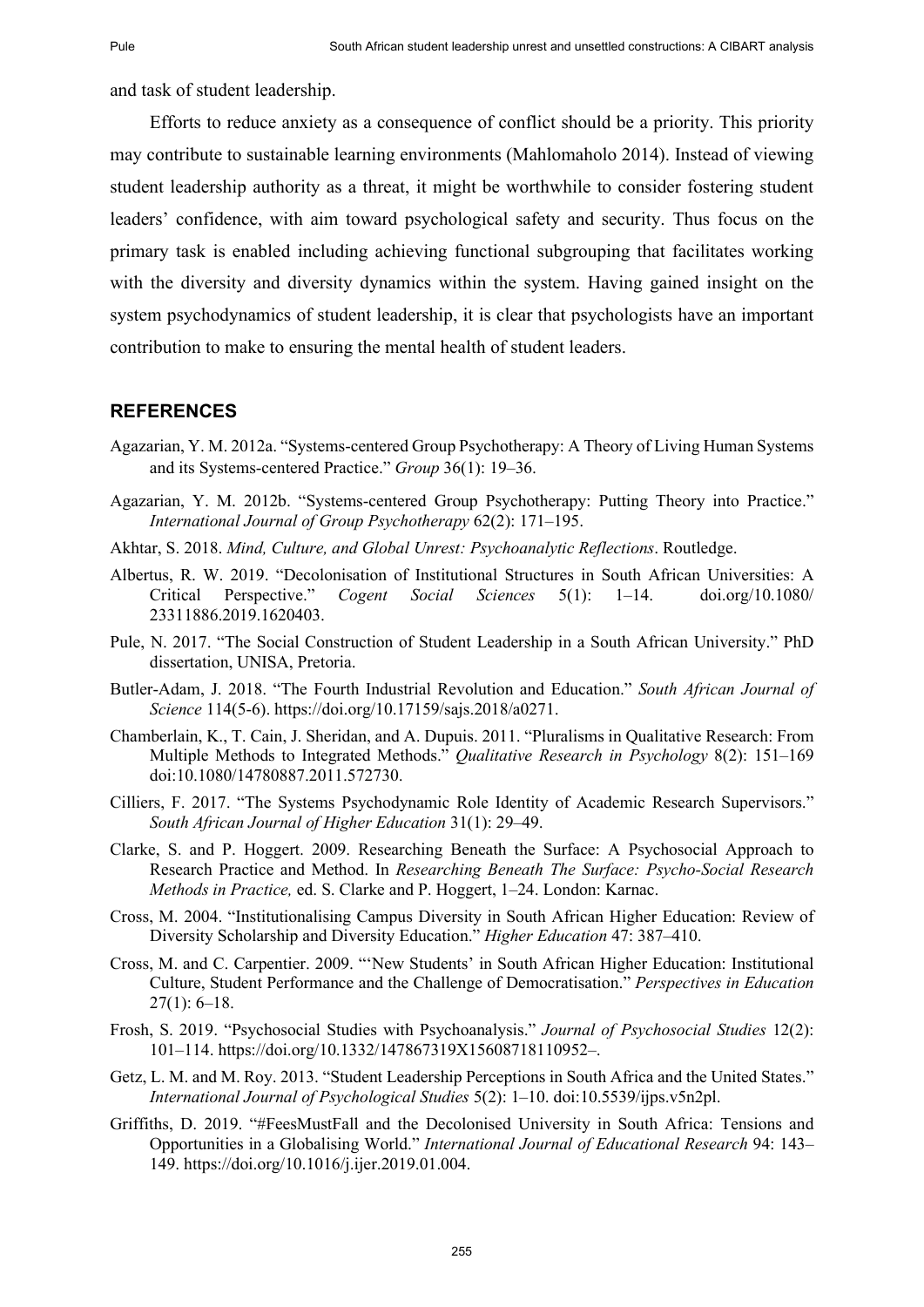- Hook, Derek. 2004a. *Frantz Fanon, Steve Biko, 'Psychopolitics', and Critical Psychology*. London: LSE Research Online. http://eprints.lse.ac.uk/961.
- Hook, Derek. 2004b. "Fanon and Psychoanalysis of Racism." In *Critical Psychology,* ed. Derek Hook, 114–137. Lawnsdowne: Juta Academic Publishing.
- Jansen, J. D. 2003. "On the State of South African Universities: Guest Editorial." *South African Journal of Higher Education* 17(3): 9–2. https://hdl.handle.net/10520/EJC37030.
- Jansen, Jonathan. 2018. "The Future Prospects of South African Universities." *Viewpoints* 1(June)*:* 1– 13.
- Kohut, H. 2004. "Self-psychology and Narcissism." In *Object Relations and Self-Psychology: An Introduction*, ed. M. St Claire and J. Wigren, 145–168. Belmont, CA: Brooks/Cole.
- Koortzen, P. and F. Cilliers. 2005. "Working with Conflict in Teams The CIBART Model." *HR Future*  $10(1)$ : 52–53.
- Lawrence, W. G. (Ed.). 1998. *Social Dreaming @ Work*. London: Karnac.
- Long, S. (Ed.). 2013. *Socioanalytic Methods: Discovering the Hidden in Organisations and Social Systems*. London: Karnac.
- Luescher-Mamashela, T. M. 2013. "Student Representation in University Decision Making: Good Reasons, a New Lens?" *Studies in Higher Education* 38(10): 1442–1456. doi:10.1080/03075079.2011.625496.
- Lumadi, T. E. and K. C. Mampuru. 2010. "Managing Change in the student Affairs Divisions of Higher Education Institutions." *South African Journal of Higher Education* 25(5): 716–729.
- Mahlomaholo, S. M. G. 2014. "Higher Education and Democracy: Analysing Communicative Action in the Creation of Sustainable Learning Environments." *South African Journal of Higher Education* 28(3): 678–696.
- May, M. S. 2012. "Diversity dynamics Operating Between Students, Lecturers and Management in a Historically Black University: The Lecturers' Perspective." *SA Journal of Industrial Psychology* 38(2): 138–146. doi:/10.4102/sajip.
- Mayer, C. H., L. Tonelli, R. M. Oosthuizen, and D. Surtee. 2018. "'You Have to Keep Your Head on Your Shoulders': A Systems Psychodynamic Perspective on Women Leaders." *SA Journal of Industrial Psychology* 44(1): 1–15.
- Mersky, R. R. 2013. "Social Dream Drawing: Drawing Brings the Inside Out." In *Psychosocial Methods: Discovering the Hidden in Organisations and Social Systems,* ed. S. Long, 153–178. London: Karnac.
- Mersky, R. R. 2015. "How can we Trust our Research and Organisational Praxes? A Proposed Epistemology of Psychosocial Methodologies." *Organisational and Social Dynamics* 15(2): 279– 299.
- Mersky, R. and B. Sievers. 2019. "Social Photo-Matrix and Social Dream-Drawing." In *Methods of Research into the Unconscious: Applying Psychoanalytic Ideas to Social Science,* ed. K. Stamenova and R. D. Hinshelwood, 145–168. Routledge.
- Mukoza, S. K. and S. Goodman. 2013. "Building Leadership Capacity: An Evaluation of the University of Cape Town's Emerging Student Leaders Programme." *Industry and Higher Education* 27(2): 129–137.
- Niemann, R. 2010. "Transforming an Institutional Culture: An Appreciative Inquiry." *South African Journal of Higher Education* 24(5): 1003–1022.
- Nwoye, A. 2017. "An Africentric theory of human personhood." *Psychology in Society* 54: 42–66. http://dx.doi.org/10.17159/2309-8708/2017/n54a4.
- Oosthuizen, R. M. and C. H. Mayer. 2019. "At the Edge of the Fourth Industrial Revolution: Employees' Perceptions of Employment Equity from a CIBART Perspective." *SA Journal of Industrial Psychology* 45(1): 1–11.
- Republic of South Africa. 1997. Higher Education Act, 1997 (Act No. 101 of 1997). *Government*